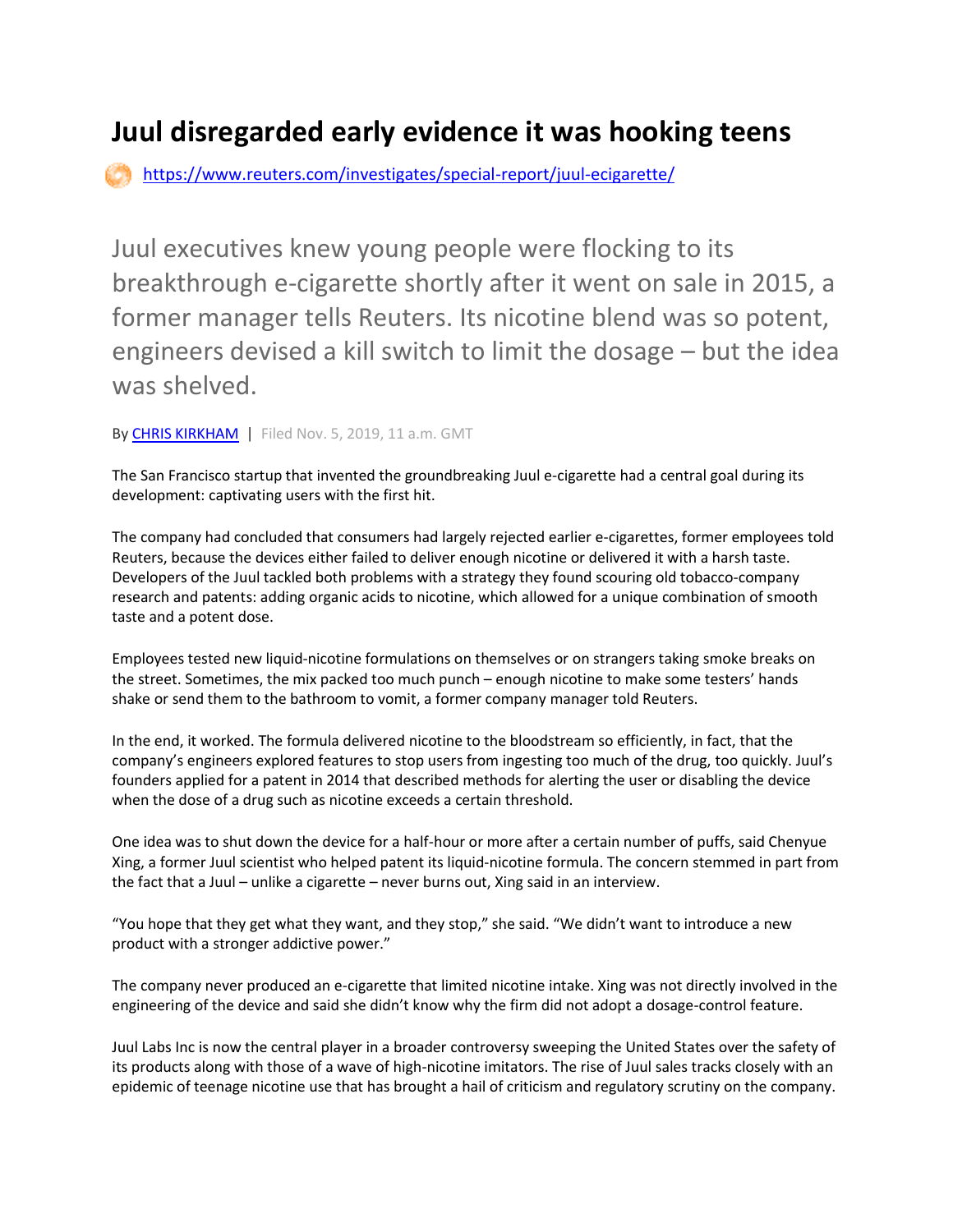Congressional investigators, state attorneys general and health advocates have so far focused on whether Juul targeted young people through its marketing and the dessert-like flavors of some Juul nicotine liquids, such as creme brulee or mango. But a Reuters investigation has found that, from the company's earliest days, insiders discussed and debated concerns over more fundamental attributes of the product: its potency and addictiveness.

The breakthrough "nicotine salts" formula that made the Juul e-cigarette so addictive – and ignited the company's explosive market-share growth – made Juul especially attractive to teenagers and other new users who otherwise would never have smoked cigarettes, according to interviews with more than a dozen tobacco researchers, pediatricians, and a Reuters review of Juul patents and independent research on nicotine chemistry. The device delivers the drug more efficiently than a cigarette, according to emerging academic research into Juul's formula and the company's own patent documents.

In written answers to questions from Reuters, Juul said that it never intended to attract underage customers. The company acknowledged it needed to "earn back the trust of regulators, policymakers, key stakeholders and society at large" in light of a surge in youth vaping to "unacceptable" levels.

Juul declined to comment on why it never installed the features it considered to limit nicotine intake. It said it designed its products to mimic the experience of cigarettes because that was key to getting smokers to buy them. Citing studies it commissioned, the company said Juul users have far more success in quitting smoking than those who tried earlier e-cigarettes.

The firm seldom mentioned nicotine in early consumer marketing, which featured young, hip models and sold the product as a stylish alternative to cigarettes. But the company's sales force – tasked with convincing reluctant retailers to give Juul shelf space – emphasized the device's unique addictive power by showing store owners charts depicting how the Juul device delivers nicotine to the bloodstream as efficiently as a traditional cigarette, said Vincent Latronica, who headed sales and distribution for the company on the U.S. East Coast from 2014 until early 2016. That argument became a central selling point, Latronica said, allowing the young company to overcome retailer skepticism of early e-cigarettes and to break into sales channels long dominated by tobacco companies.

"Everyone wanted it," Latronica said.

Juul did not answer questions from Reuters on why the company emphasized the addictive qualities of its product to retailers and downplayed them in advertisements to customers.

## **Flavors drive e-cigarette use among high schoolers**

High school students like fruit, mint and candy flavors of e-cigarette nicotine liquids far more than tobacco flavors, survey data shows. Regulators have pressured Juul and other vaping device makers to stop offering flavors that appeal to children.

Inside the company, the first signs that Juul had a strong appeal to young people came almost immediately after the sleek device went on sale in 2015, according to the former company manager, who spoke on condition of anonymity. Employees started fielding calls from teenagers asking where they could buy more Juuls, along with the cartridge-like disposable "pods" that contain the liquid nicotine.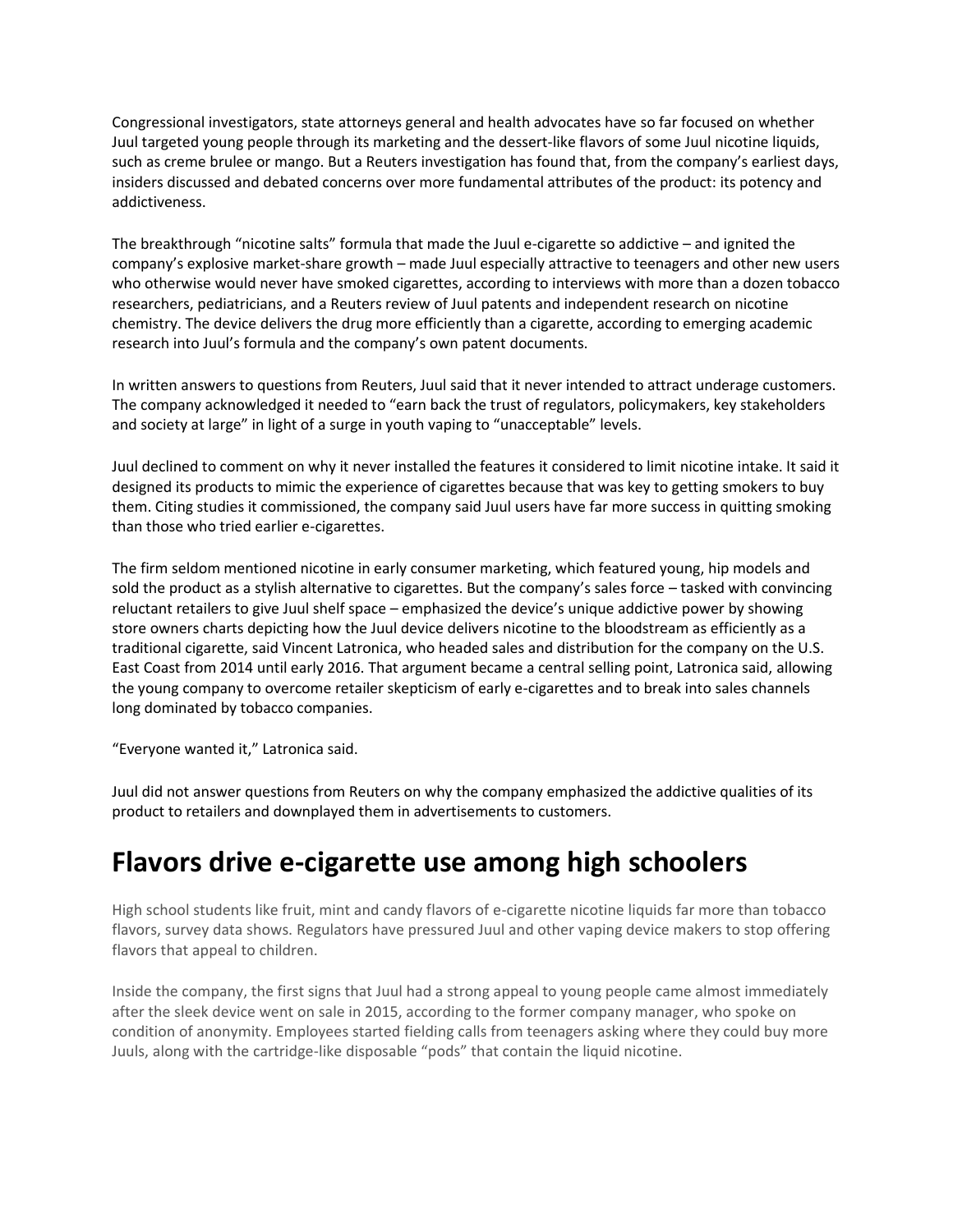The calls and other early signs of teenage use kicked off an internal debate, the manager said in an interview. Some company leaders, including founder James Monsees, argued for immediate action to curb youth sales. Monsees served as chief executive and a company director at the time. The counter-argument came from other company directors, including healthcare entrepreneur Hoyoung Huh and other early investors, the former manager said. They argued the company couldn't be blamed for youth nicotine addiction because it did not intentionally advertise or sell to teens, said the manager, who had direct knowledge of the internal discussions.

"Clearly, people internally had an issue with it," the manager said, referring to sales of Juuls to teenagers. "But a lot of people had no problem with 500 percent year-over-year growth."

Company leaders also clearly understood the long-term benefit of young users on its bottom line, the manager said. It was well-known that young customers were "the most profitable segment in the history of the tobacco industry" because research shows that nicotine users who start as teenagers are the most likely to become lifelong addicts.

In its written answers to Reuters, Juul said that Monsees "did not recall" the internal debate in 2015 over whether to take action to stop youth sales. Huh and other board members who served at the time of the company's product launch did not respond to requests for comment. Board member Harold Handelsman declined to comment, citing pending lawsuits against the company.

Juul declined to make Monsees or company co-founder Adam Bowen available for interviews.

Following the product's launch, it took nearly three years – and pressure from regulators and U.S. senators – before Juul in April 2018 announced what it called a "comprehensive strategy" of measures to curb youth sales. By that time, a leading U.S. government youth tobacco survey showed that more than 3 million U.S. high school students – one in five – had tried an e-cigarette in the prior month. More than a quarter of those vaped at least 20 days a month. The latest available data from the same survey, in September 2019, shows yet another increase: More than one in four high schoolers – 27.5% – reported using e-cigarettes in the previous month.

The measures to prevent youth sales and use came two days after the U.S. Food and Drug Administration (FDA) announced a nationwide crackdown on underage sales of Juul products. The company committed \$30 million for youth prevention efforts, including distributing educational materials to retailers and conducting research into technologies to prevent youth sales.

Asked why the company did not act sooner, Juul noted two measures to curb youth sales that it took half a year earlier, in August and September of 2017: raising the minimum age for online purchases through Juul's website to 21 even though some states allow retail sales to anyone over 18, and starting a "retail monitoring program." The company repeated that it now needs to earn back the public's trust and said the firm "reacted to the information that it had, and increased its youth prevention measures as more data came out over the years."

The former manager's account of the early debate over young users contradicts repeated statements from executives that the firm was caught off-guard by teenage addiction beginning last year – "completely surprised," as Chief Administrative Officer Ashley Gould put it in a CNN interview.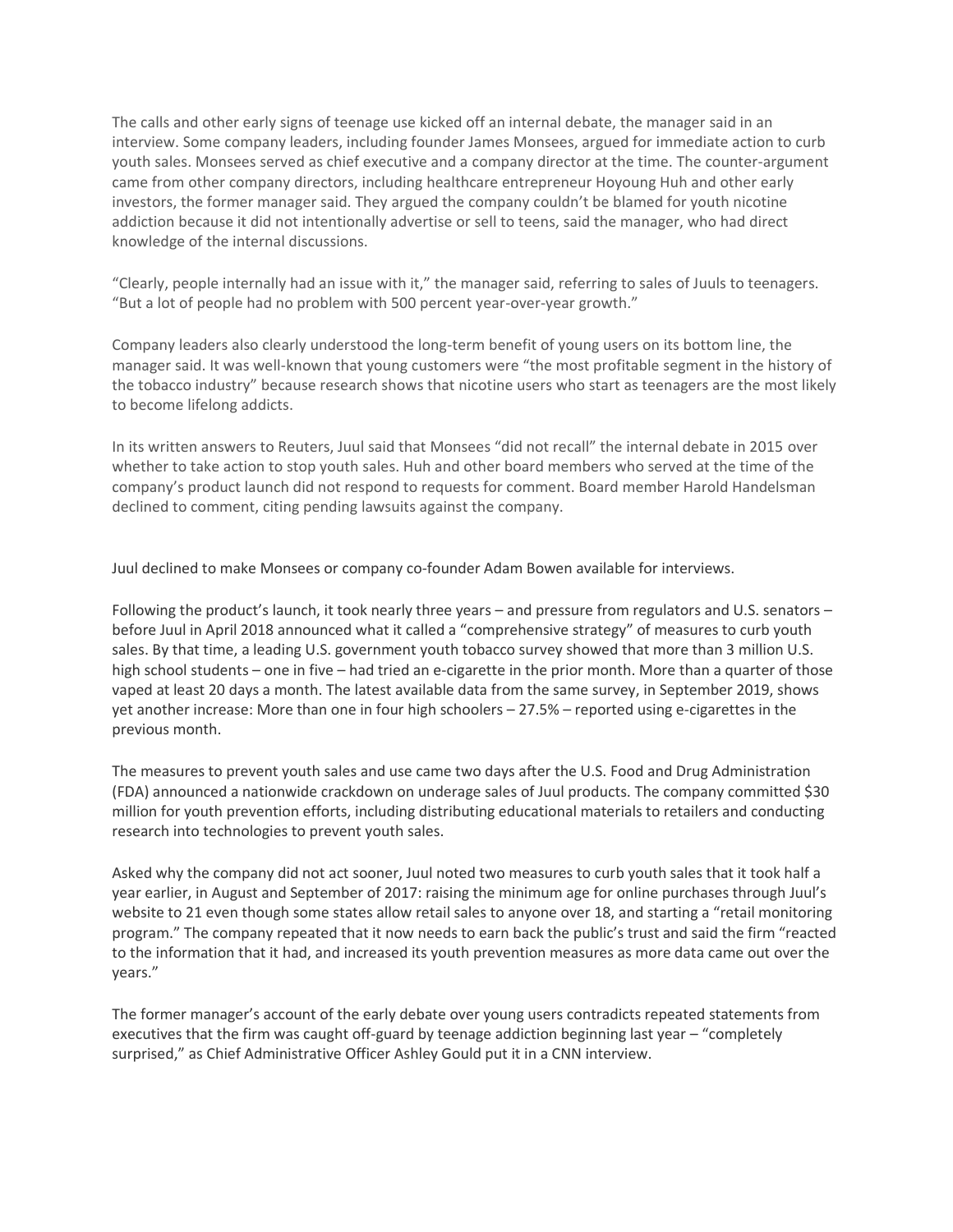That narrative is further undermined by two prominent tobacco researchers who told Reuters that they explicitly warned Juul's founders and a top company scientist about the potential for youth e-cigarette abuse. Neal Benowitz at University of California-San Francisco, said he told Gal Cohen, the company's director of scientific affairs, that widespread teen use could wreck the company's business.

"Look, the one thing you have to do is make sure that this doesn't get into the hands of young people," Benowitz recalled telling Cohen about a year after the product launch. "If it spreads among kids, this product could be dead."

Juul declined to comment on whether tobacco researchers warned company leaders about youth e-cigarette addiction. Cohen and Gould did not respond to requests for comment.

This inside account of Juul's early inaction on youth addiction comes as the company faces mounting pressure from regulators. CEO Kevin Burns departed in September after a dizzying series of bad headlines for Juul and the industry: an outbreak of mysterious lung illnesses tied to vaping; an FDA warning about the company's unauthorized health claims; and a proposed Trump administration ban on all e-cigarette flavors except those mimicking natural tobacco. Juul last month voluntarily halted online sales of flavors such as mango and fruit in the United States after earlier pulling them from retail stores. The company still sells the controversial flavors in many other markets globally.

The firestorm around Juul also led to the abandonment of merger talks between Philip Morris International Inc and Altria Group Inc, which has a 35% stake in Juul after a \$12.8 billion investment last year. Altria last week had to write down that investment by \$4.5 billion, citing the regulatory risks.

Altria declined to comment for this story, noting that it purchased its stake about a year ago, well after Juul developed its products.

Several state attorneys general and a U.S. congressional oversight committee are also investigating whether Juul marketed its products to underage users. Monsees and other company leaders have said they regret some of the company's early marketing but maintain it targeted customers in their mid-20s to early 30s.

As youth e-cigarette use continues to rise – after a long decline in teenage cigarette smoking – doctors, scientists and researchers are grappling with how to treat nicotine addiction among teenagers. Emerging research suggests serious risks to the developing adolescent brain.

The combination of a "very, very addictive" product and a developing brain has dangerous implications, said Bonnie Halpern-Felsher, a professor of pediatrics at Stanford University's medical school. "Rather than your brain getting pleasure from exercising or relationships, your brain becomes rewired to get pleasure from nicotine," she said.

Juul did not comment on the research into how e-cigarettes harm teenagers. It said it has launched a "robust scientific program to assess the harm-reduction potential of Juul products, including their impact on the individual user" as part of a larger effort to comply with FDA regulations.

For William Smith, a high school senior in Newburyport, Mass., Juul became an obsession that occupied most of his waking hours, leading to near-failing grades and wild mood swings. He first tried it in the summer of 2017 while playing video games at a friend's house and soon couldn't shake the craving. A year later, he was vaping a pod or more every day – an amount of nicotine equivalent to a pack of 20 cigarettes.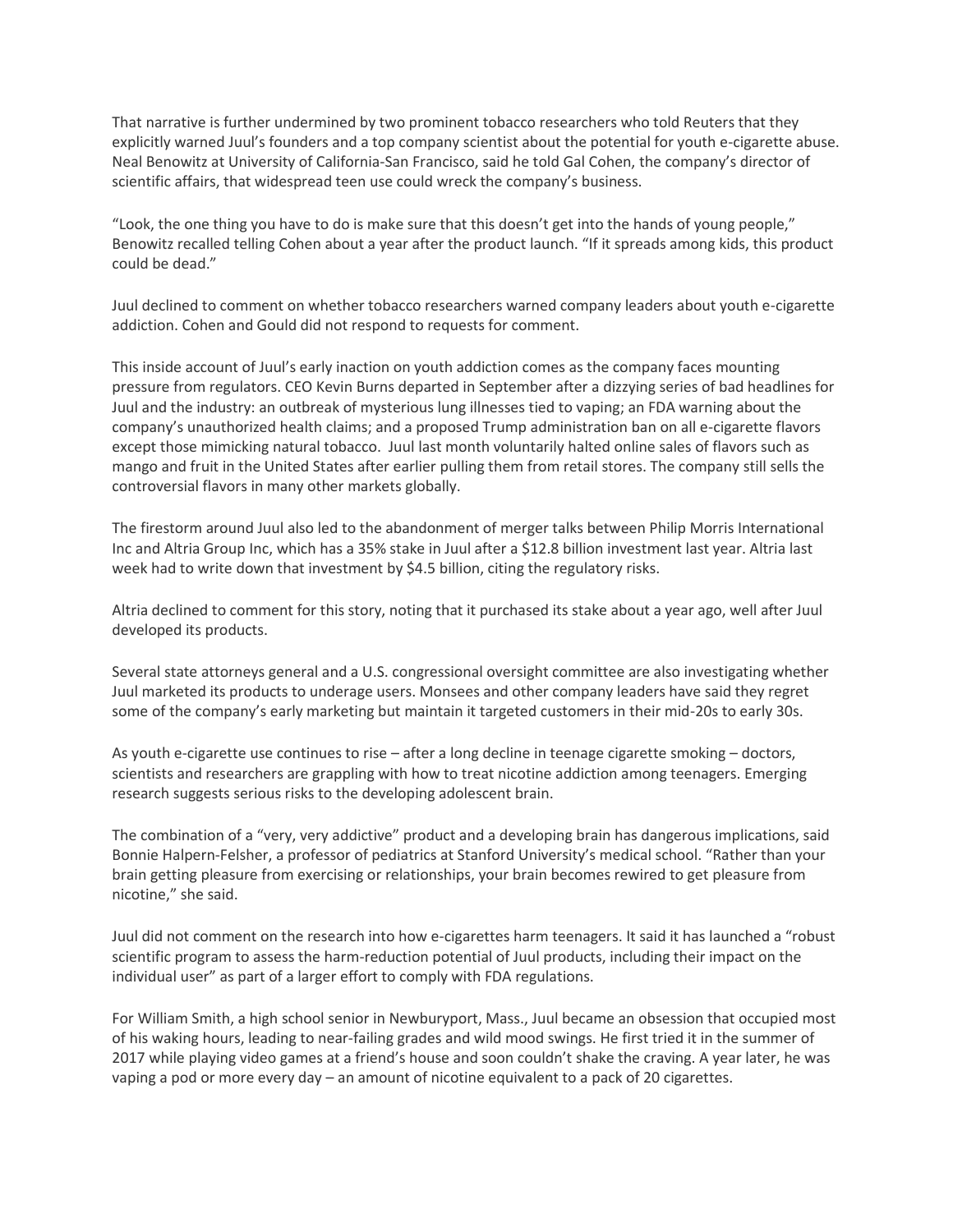"It honestly controlled me," Smith said. "It's almost like I was going insane."

## **Tapping cigarette industry research**

One late night in 2004, company founders Monsees and Bowen were brainstorming for their master's thesis in product design at Stanford University. They went to smoke cigarettes outside the design school studio, as they often did, and started questioning how such a successful yet low-tech consumer product - a burning stick of plant material - could have changed so little over time, according to the origin story the founders have told in speeches, interviews and promotional videos.

There must be a better, less harmful way to smoke, they figured, so they focused their thesis on creating a new kind of cigarette. Monsees and Bowen went on to start the company Ploom Inc, which was renamed Pax Labs Inc and later became Juul Labs Inc.

The Bay Area is a hotbed of tobacco-industry research, both at Stanford and the University of California-San Francisco. UCSF houses a trove of internal tobacco-industry documents made public as part of a 1998 settlement between the largest U.S. cigarette manufacturers and 46 state attorneys general.

Public health advocates and researchers called the mandated release of millions of formerly secret tobaccoindustry documents among the most impactful public-service legacies of the settlement. The records unmasked the companies' marketing tactics and informed research globally into the dangers of cigarettes. They are credited with laying the groundwork for the first global treaty on tobacco regulation.

Juul's creators found another use for the records: product development.

Monsees and Bowen started digging into those documents for their thesis research, an endeavor that would continue over the next decade as they drew on knowledge from R.J. Reynolds Tobacco Co and others who had spent decades and billions of dollars searching for the optimal balance of flavor and addictive power.

During their thesis presentation in 2005, Monsees and Bowen showed a familiarity with research into "safer" cigarettes that tobacco companies had tried, with little success, to develop and sell in the 1980s. Those efforts, however, gave Juul a critical base of research.

"We had so much information that you wouldn't normally be able to get in most industries," Monsees said during a 2015 interview with entertainment website Social Underground. That allowed the company, he said, to catch up to a "huge, huge industry in no time."

They also visited experts in the history of cigarettes and addiction, seeking endorsements for their early concepts. One of them, UCSF's Stanton Glantz, wrote a book drawing extensively on the tobacco documents made public after the 1998 settlement.

Glantz recalled a meeting about a decade ago at which Bowen and Monsees told him they aimed to fight back against "the tobacco epidemic." He said he warned them that e-cigarette popularity among young people was a big risk, citing the long history of teen addiction to cigarettes.

"What they told me was they didn't think that was a problem," Glantz said, "because they weren't designing this as a product for kids."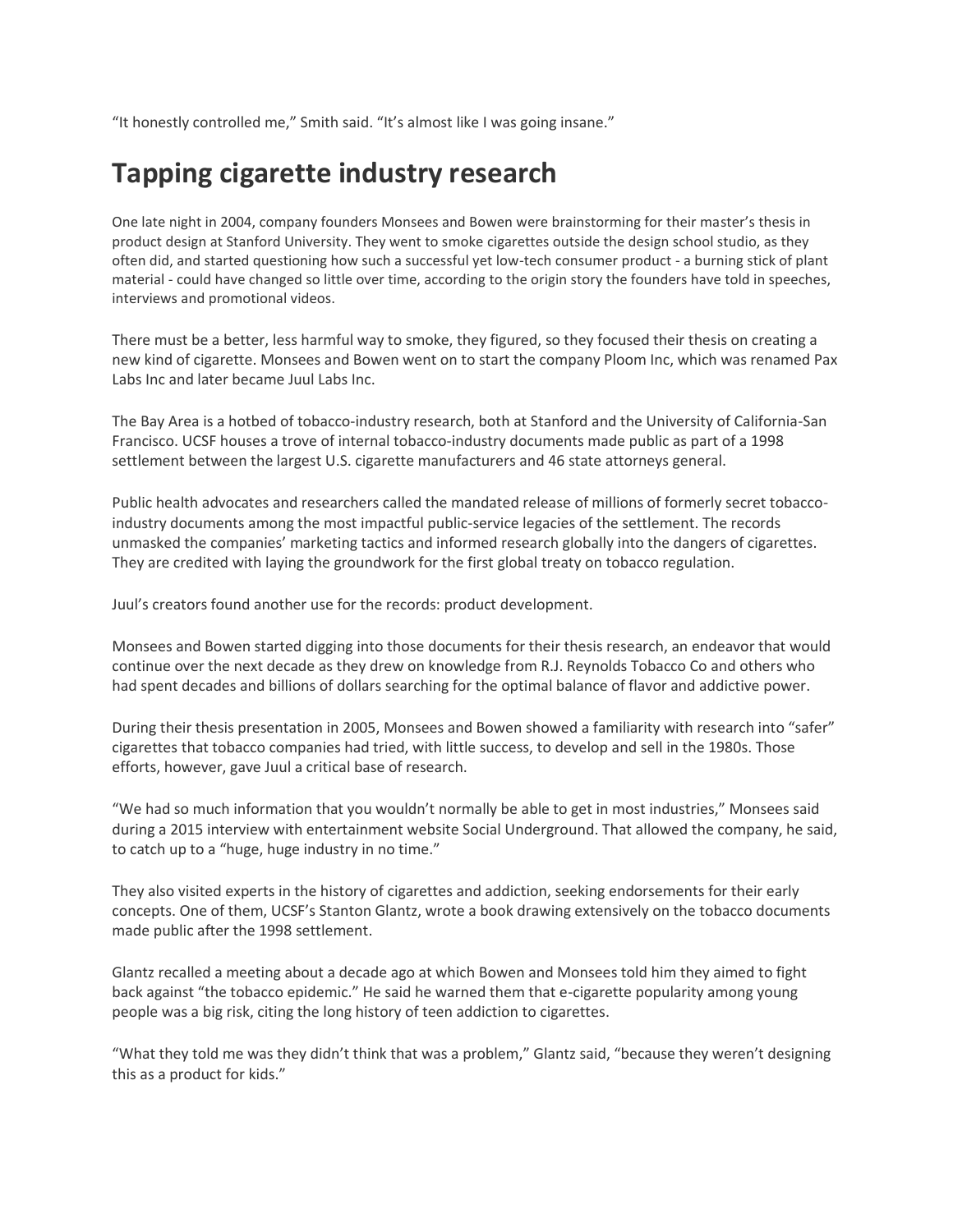# **Juul's evolution**

Juul's predecessor companies, Ploom Inc and Pax Labs, released several vaping devices before the Juul ecigarette.

Juul declined to comment on whether Glantz and other researchers warned the company about the danger of addicting teenagers.

In 2010, Monsees and Bowen started selling their first vaping device, the Ploom. It was shaped like a pen and at first used butane to heat metal cylinders filled with tobacco.

It wasn't particularly effective at delivering nicotine, said Kurt Sonderegger, one of the first marketing employees at the fledgling company. But it drew interest from Japan Tobacco International, one of the world's largest cigarette makers, which made an early investment.

In 2012, the founders introduced a line of vaporizers called Pax. They were designed to heat up loose-leaf tobacco but instead became enormously popular as discreet devices for using cannabis. Sleek and fashionable, the Pax products were a hit, but were also expensive, running \$200 or more.

Pax's popularity with pot smokers helped put the company on the map with consumers, retailers and investors while it continued working on the larger goal of competing with tobacco cigarettes. Pax became "really a play to make money in the shorter term, to fuel their next ambitions" with what would become the Juul device, the former manager said. Latronica, the East Coast sales chief, recalled: "We always knew we had this game-changer in the background."

# **Focus on the first hit**

Monsees and Bowen continued to mine the tobacco industry documents in the years leading up to Juul's 2015 launch. At the time, e-cigarettes had been available in the U.S. market for a few years but hadn't gained much traction. They used a type of liquid nicotine then sold by wholesalers called freebase nicotine, which had a caustic taste if used at concentrations high enough to mimic a cigarette.

The founders hired engineers and scientists drawn from places including Stanford and pharmaceutical companies. Among them was Xing, a research scientist who had previously worked to develop inhalable drugs for conditions such as asthma and migraine headaches. She was intrigued by the opportunity to take a product quickly to market, avoiding years-long regulatory drug-approval processes.

When she joined in 2013, Xing said, Bowen and others at the company were experimenting with the chemical properties of nicotine. They drew on tobacco research from companies such as R.J. Reynolds, which had experimented with nicotine's chemistry in the 1980s to create a smoother "light" cigarette with less tar, Xing said. Tar is a chemical substance left behind by burning tobacco, and it contains most of the carcinogenic compounds in cigarette smoke.

"We had consultants who were veterans of the big tobacco companies," said Xing, who recalled poring over tobacco company records and research. "We learned all the history."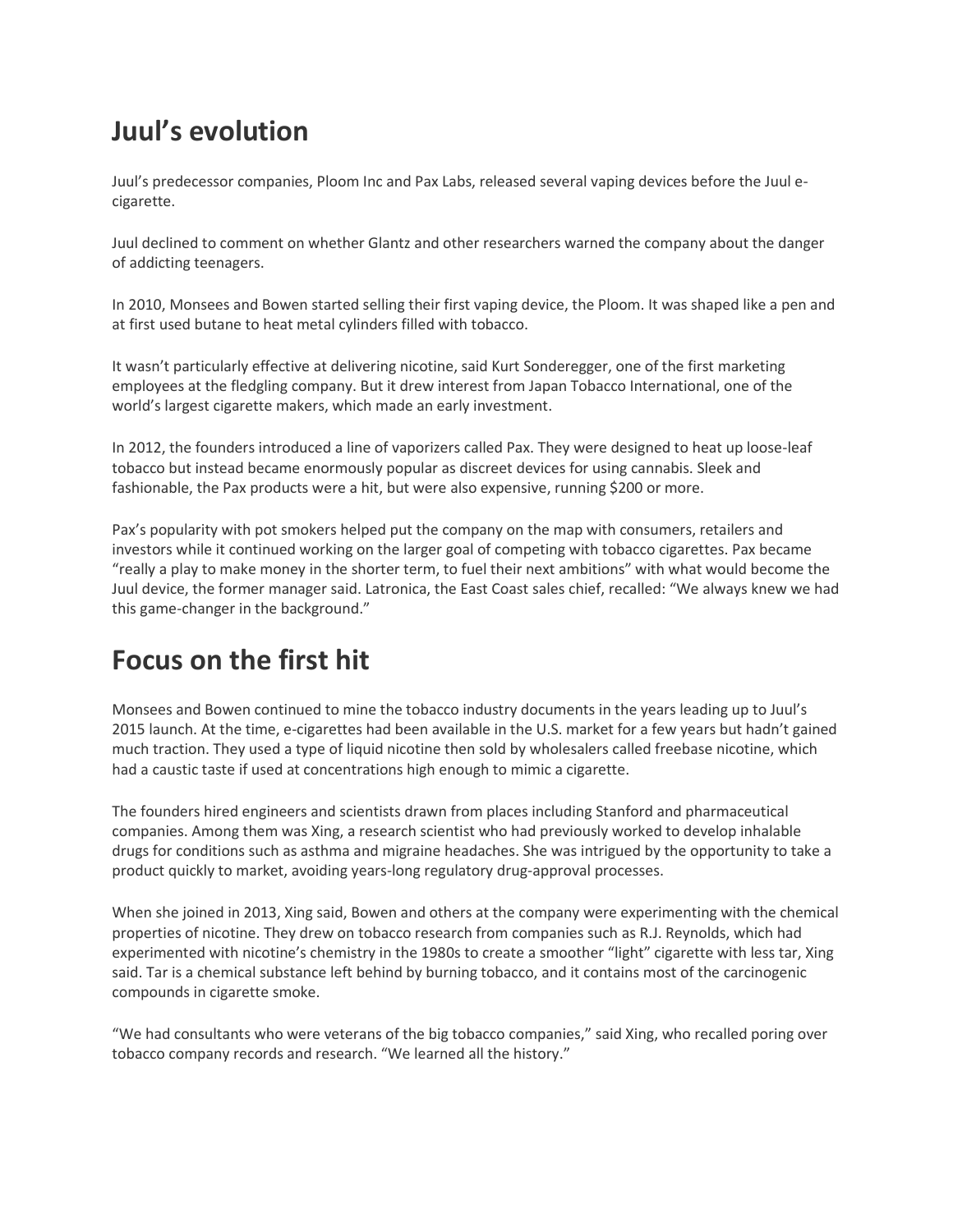Xing and others started to research the smoother type of nicotine that naturally occurred in the tobacco plant, known as "nicotine salts" or "protonated nicotine." This form of the drug was highlighted in a cache of documents from R.J. Reynolds in the 1980s as part of an experiment called "Project XGT."

R.J. Reynolds aimed to make the nicotine in low-tar "light" cigarettes more palatable to smokers. The company showed that adding organic acids to cigarettes could neutralize nicotine's bitter taste by reducing its pH, or acid-base scale, while also delivering more nicotine. The addition would please customers wanting "a cigarette that is smooth, mild, highest quality, and very refreshing," according to the R.J. Reynolds documents. The records do not make clear whether or how the company used the research in its cigarettes.

The use of acids to reduce harshness was "a key," Xing said. "It was an avenue we could try to go down."

When Juul's predecessor company in 2014 filed patent documents describing its nicotine salts formula, it referenced the R.J. Reynolds patent on using acids as a cigarette additive.

Xing and others tested different kinds of acids to create a nicotine liquid with the optimal blend of smoothness and potency. They ultimately settled on benzoic acid after a series of blind trials.

Juul, in its statement to Reuters, said that the development of its nicotine salts formula "did not directly stem from a review of tobacco industry documents."

The company acknowledged it consulted R.J. Reynolds research, along with a "variety of published sources," but said it discovered through its own experimentation that adding organic acids to liquid nicotine resulted in more efficient delivery of the drug.

Xing said the goal was to provide "a similar level of kick and satisfaction" as a cigarette. Blending benzoic acid, a common food preservative, into e-cigarette nicotine liquids provided another advantage: a more direct path to the lungs, in which the stimulant is then propelled to the brain through the bloodstream. The freebase nicotine in earlier e-cigarettes was more easily absorbed in a user's mouth and throat, a much slower path to the brain, nicotine researchers have found. That means the freebase formulation "never delivers the head buzz or kick," Xing said.

The company's goal was to deliver instant satisfaction to skeptical users, said the former manager. Surveys at the time showed that more than half of cigarette smokers had tried e-cigarettes but less than 10% became regular users.

That's why the first hit was so crucial, the former manager said.

"We knew there might be a second or third draw, but not necessarily," the person said.

Xing left Pax Labs in 2016 and has since started her own e-cigarette company in China called Myst Labs. She said she was surprised at how many teenagers gravitated toward Juul. She said her new company takes care to avoid appealing to young people and welcomes tougher regulations to prevent youth sales.

"We are targeting mature male users," she said. "We didn't want to get into similar trouble with the teenagers."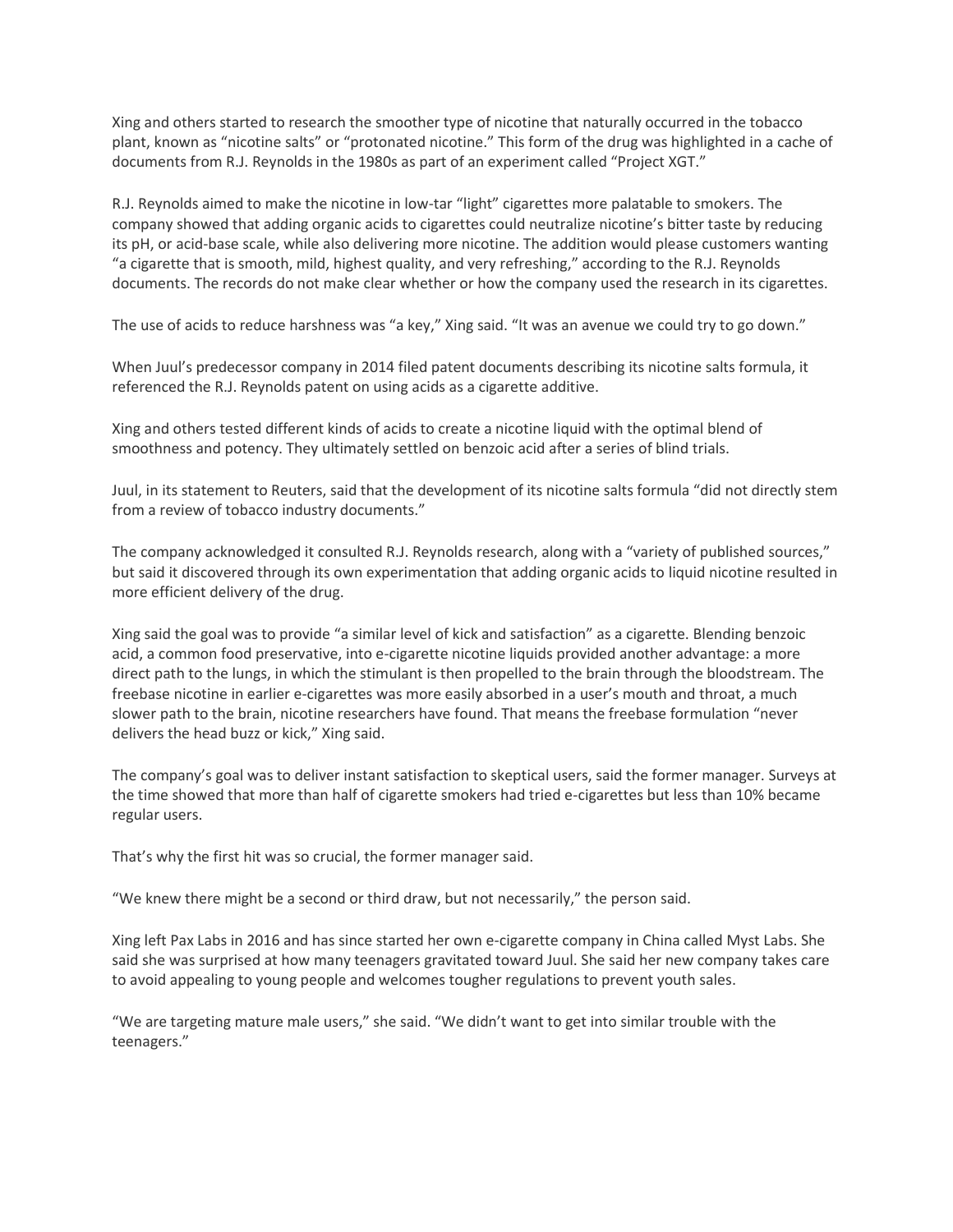**"We had consultants who were veterans of the big tobacco companies," said Chenyue Xing, a former Juul scientist who recalled poring over tobacco company records and research. "We learned all the history."**

## **Pitching addiction to retailers**

In the leadup to Juul's launch, the breakthrough nicotine blend was crucial to convincing distributors and convenience stores to carry their products. Many large retail chains had been burned by earlier e-cigarettes, which sat unsold on shelves.

"It was very, very difficult to get into doors with e-cigarettes, because a lot of these e-cigarettes were inferior products," said Latronica, the former East Coast sales chief. The retailers, he said, "were sitting on thousands and thousands of dollars of product."

Latronica said he started showing owners of vape shops and bodegas in New York City the chart comparing Juul to cigarettes as a way to assure them of repeat business. The chart plotted a line resembling a hockey stick, showing a rapid boost of nicotine to the bloodstream in less than five minutes.

# **Juul's nicotine rush**

A chart filed with the patent on Juul's nicotine liquid shows how the formula delivers much more nicotine than earlier vaping devices – and more than a Pall Mall cigarette.

Juul's patent contains a chart showing how its nicotine salts formula can deliver more nicotine to the bloodstream than a Pall Mall cigarette. In its statement to Reuters, Juul now says its product delivers slightly less nicotine than a cigarette.

To reassure retailers after the 2015 product launch, Juul offered to buy back any unsold devices, Latronica said. It also pitched retailers on profit margins of 36% on Juul pods, the cartridges of nicotine juice it makes, he said, more than three times what stores were netting on cigarettes. Juul pods also carried taxes that were \$3.50 less than the levy on comparable cigarette products, making them generally more affordable, according to a document produced by a Juul investor.

"We were relentless," Latronica said of the sales teams' efforts to reach out to every possible retailer.

A pack of four Juul pods costs about \$16, with each pod carrying the nicotine equivalent of a pack of 20 cigarettes. The price of a pack of cigarettes in most states is between \$6 and \$9, but more than \$11 in states such as New York and Illinois.

The pressure to ramp up sales got more intense when the company announced a major investment right after the product launch, according to another former manager at Juul's predecessor company.

The company announced a \$46.7 million funding round that included investments from stalwarts like Fidelity Investments and Tao Capital Partners, a fund run by former Hyatt hotels chain executive Nicholas Pritzker,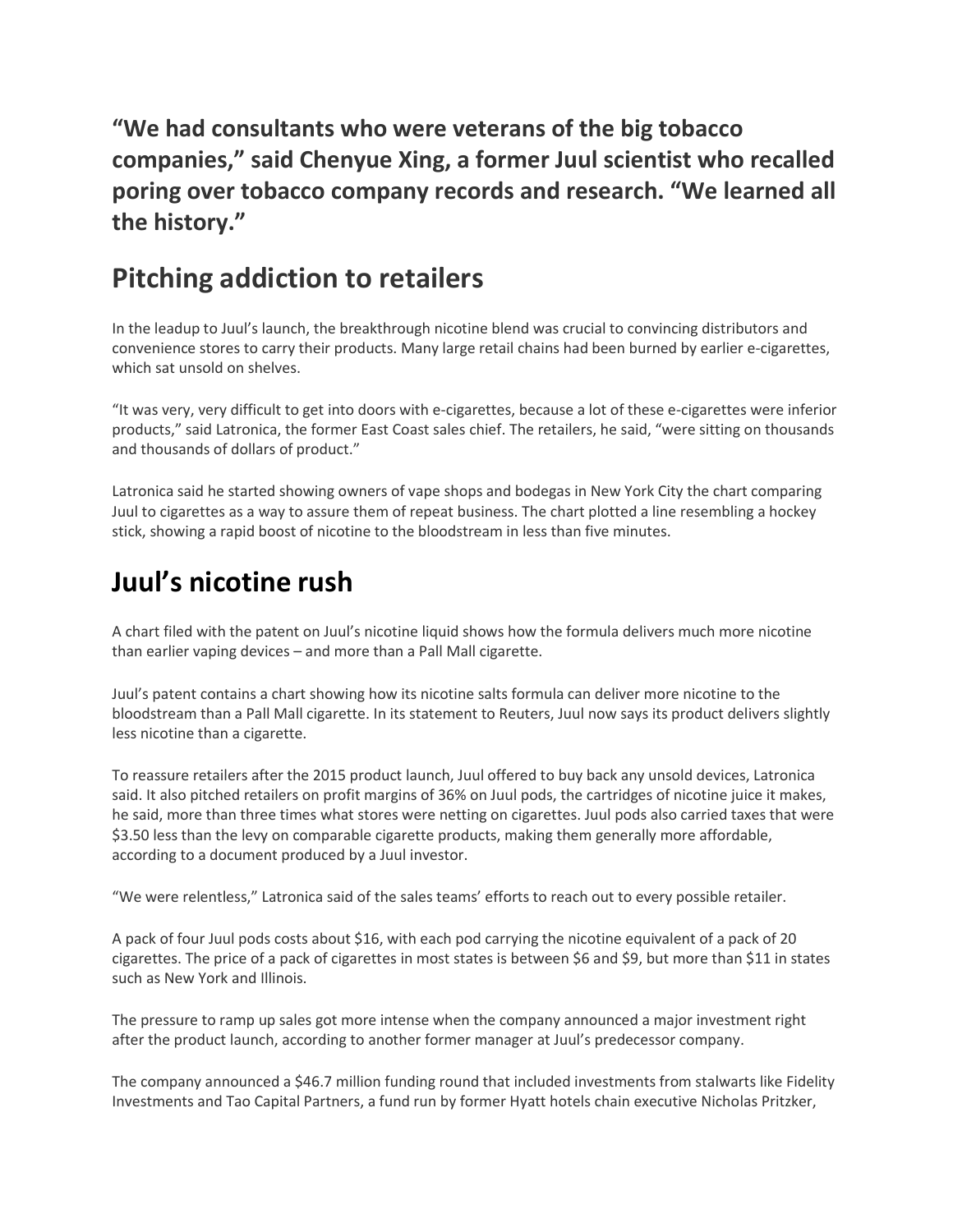who served on the e-cigarette startup's board of directors and remains in that role today. That investment round came in far higher than the amount anticipated by the company, the former manager said, creating immense pressure for swift growth.

Adding more pressure, Juul's first year was plagued by production backlogs. Former sales employees recalled the company often couldn't keep up with orders because of faulty devices or leaking nicotine pods.

Early advertising around Juul featured fluorescent colors and young models. Customers were urged to "share a #Juulmoment" and revel in its iPhone-like design with mottos such as "Simple. Smart. Satisfying."

The early advertising and social media campaigns eventually spawned an avalanche of user-generated content on Instagram and Twitter, with young people posting photos of themselves using the devices, often under hashtags such as #doit4juul or #juullife. Some teenagers posted YouTube videos of themselves reviewing the device or its pod flavors or performing stunts such as smoking multiple Juuls at once.

After regulators cracked down on the company in April 2018, Juul asked social media networks to take down any content promoting youth use of its products. Last fall, the company ended its own social media marketing efforts.

#### **The models in Juul ads keep getting older**

#### **More nicotine than a Marlboro**

In 15 puffs, a Juul emits about 15% more nicotine than a Marlboro Red cigarette, according to research from the American University of Beirut. Researchers at Portland State University will soon release research into the chemistry of Juul's nicotine blend that finds it is an almost exact match for the addictiveness and ease of inhalation found in a Marlboro, James F. Pankow, a chemistry and engineering professor at the school, told Reuters.

The Portland State researchers found that Juul's addition of benzoic acid smoothed out the harshness common in earlier e-cigarettes while retaining the "kick" that smokers loved in a Marlboro. The researchers noted that Juul had rapidly duplicated - and improved - a formula that it took tobacco growers and purveyors centuries to perfect.

"If you think Marlboros are bad because they're addictive, then this is like a Marlboro on steroids," said Pankow, who has long studied the chemistry of nicotine and tobacco smoke. "You're taking away the smell; you're putting it in a more discreet and sexy package; you're not lighting it on fire. It has all of the positive points and it takes away a lot of the negative points."

Cigarettes also deliver nicotine efficiently to the lungs, the most direct path to the brain, research shows. But some of the smoke is absorbed into the mouth and throat, giving users a so-called throat hit that's pleasurable but also harsh enough to slow the intake of smoke and nicotine. Unlike a cigarette, a Juul delivers "high doses of nicotine without it hurting the mouth and throat" at the moment when a user inhales, said Ted Wagener, a tobacco researcher at Ohio State University.

Juul's patent documents highlight that its nicotine aerosol "is more readily delivered to the user's lung," as opposed to the mouth or throat, where nicotine would absorb more slowly, with a "less satisfying effect."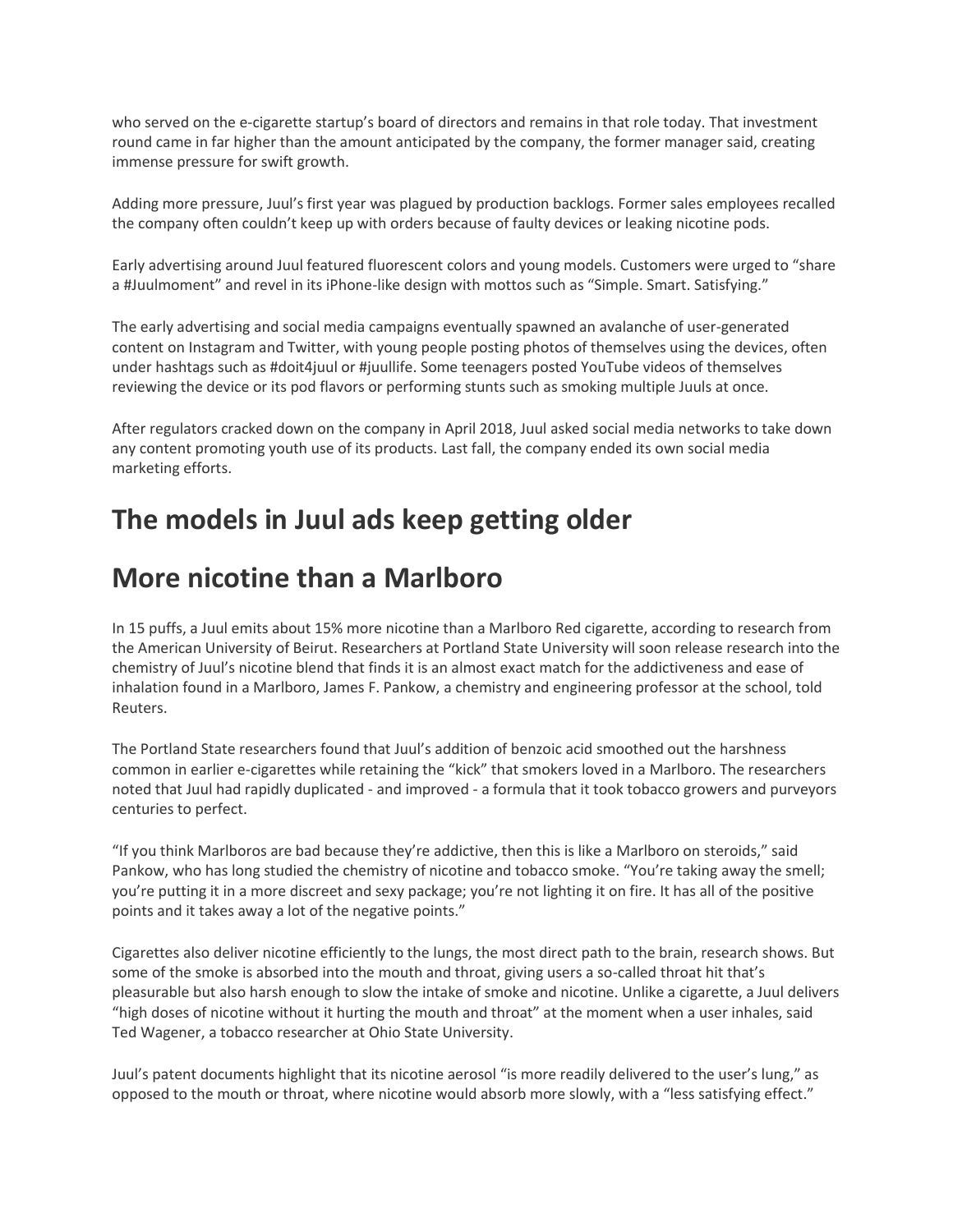# **Your brain on Juul**

Addiction can set in quickly among young vapers. Susanne Tanski, a pediatrician and former chair of the tobacco consortium at the American Academy of Pediatrics, said she and colleagues are observing first-time Juul users becoming addicted within two months, compared to two years or more for a smoker to become dependent on cigarettes.

Young Juulers may also be taking in more nicotine than young smokers, according to a study last year by scientists at the Roswell Park Comprehensive Cancer Center and Stony Brook University in New York. They found that the levels of a nicotine indicator in the urine of young regular users of Juul or similar e-cigarettes was nearly 60% higher than that of regular cigarette smokers of the same age.

Researchers at Harvard Medical School and Massachusetts General Hospital surveyed more than 1,600 high school students in the Boston area and found that 58% of those who had ever tried Juul or similar highnicotine devices continued to use them, compared to just 17% of teenagers who had ever tried cigarettes.

"The person who is becoming addicted to cigarettes has to be more determined; they almost have to want to become a smoker," said Dr. Jonathan Winickoff, a pediatrician at MassGeneral Hospital for Children in Boston, who was involved in the survey. "With Juul, you get trapped much more easily. There's nothing about it that's telling your body that it's harmful."

There's a surprising lack of long-term research on nicotine's health effects, mostly because other toxins in cigarettes, which cause cancer, have always been the primary concern. But emerging studies suggest serious harmful effects on the developing brains of teenagers.

Throughout childhood and into the mid-20s, the human brain is in constant flux, forming new neural pathways that govern how people learn, control impulses and form emotions. Early exposure to nicotine hijacks that process, studies suggest, training the young mind to fixate on acquiring nicotine instead of forming connections that control mood disorders and impulsive behavior. This interruption has a particular impact on parts of the brain that control risk-taking, one reason why nicotine addiction is correlated with later use of drugs such as cocaine.

Beyond nicotine, other compounds in e-cigarette aerosols have been shown to increase the risk of heart attacks and lung disorders. There's little long-term clinical research on exposure to e-cigarettes, however, because the products are so new. That research gap has frustrated efforts to pinpoint a root cause of more than 1,800 cases of severe lung illnesses tied to vaping in recent months in the United States.

E-cigarette enthusiasts and some researchers point to studies showing far fewer carcinogenic compounds in e-cigarettes than traditional cigarettes, which result in preventable fatal diseases in up to half of all lifetime users, according to the World Health Organization. The U.K. Royal College of Physicians, for example, has concluded that e-cigarettes are 95% less harmful than traditional cigarettes, citing a reduction in the risk of serious disease and death.

For Smith, the Massachusetts high school senior, a hit of a Juul was at first "relaxing and soothing" – until it wasn't. Last school year, he often took multiple bathroom breaks during class to sneak vape hits.

"The second you're done hitting it, you want to use it again," he said.